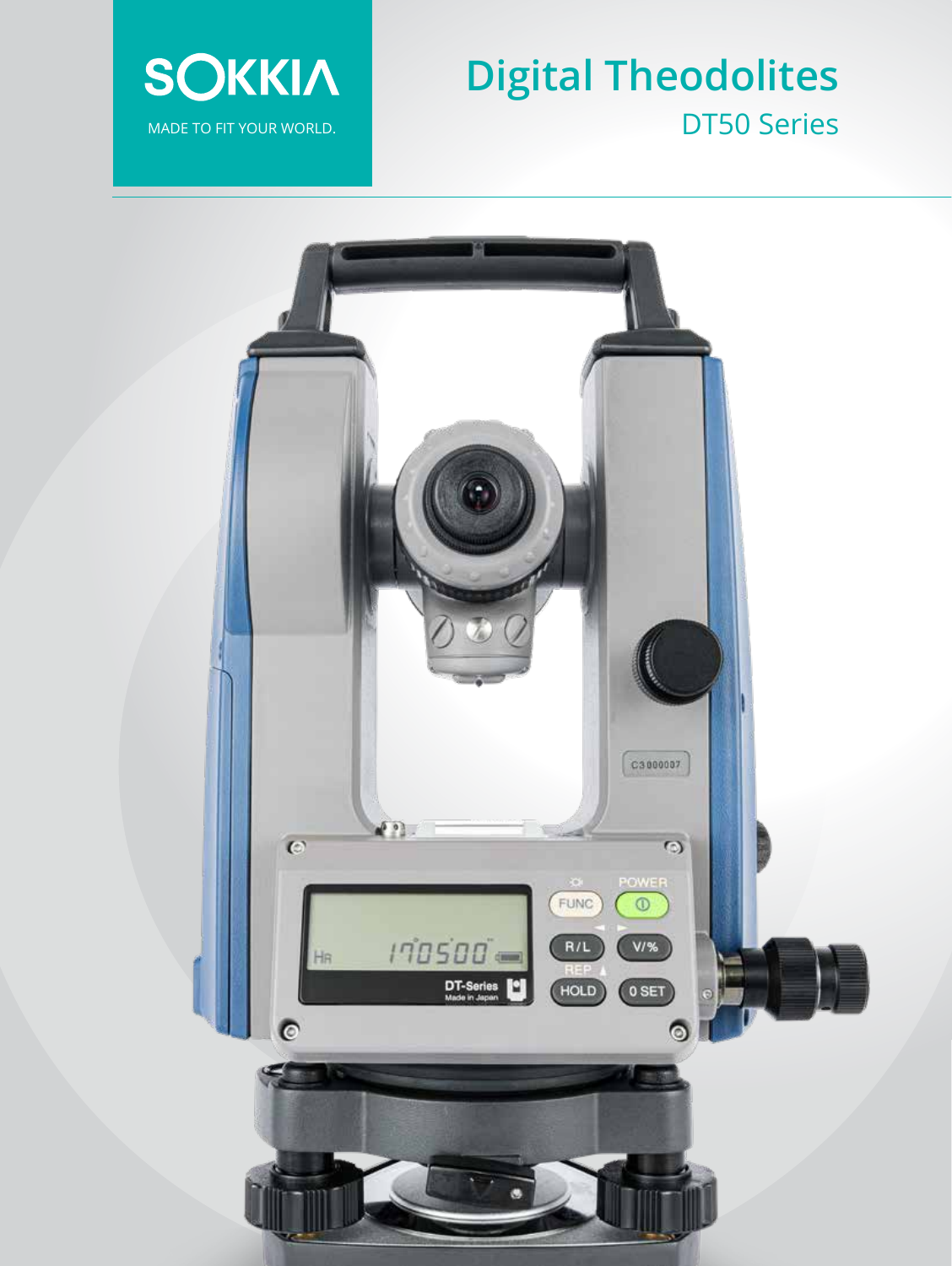## **SOKKIA**

### **Digital Theodolites** DT50 Series



#### **All the Theodolite you'll need**

- High-accuracy measurements (5", 7" and 9" models)
- Ultra-rugged IP66 dust and heavy rain protection
- Compact and lightweight
- Long-lasting Li-ion or AA battery life
- Easy-to-use LCD backlit display(s)
- Precise laser pointer guidance
- Embedded tilt sensor for 5" and 7" models

#### **Make your next job a snap**

With the DT50 Series, you'll be up and working fast, thanks to its simple interface and large, easy-to-see backlit LCD. There's an optical plummet that makes set up over a control point easy, and a tilt sensor that provides ±3-minute angle correction. The DT50 Series features two magnification choices of 26x and 30x, a super-short 3 ft. minimum focus distance for those tight areas, and angle accuracies of 5, 7, and 9 arc seconds.

#### **Laser pointer**

Add a whole new dimension of accuracy and confidence to your alignment jobs with our unique DT50L Series featuring a red Class II laser beam. Use it anywhere on your site and see clearly in direct sunlight up to 165 ft. Now you can quickly and accurately place anchor bolts at regular intervals on a line, set an angle, and use the beam to verify your tape measure is properly aligned for the next stake or "sight in" footers, frames, and tilt-up walls.

#### **The ultimate in continuous operation**

The DT50/DT50L Series provides up to 30 workdays of operation in Angle Measurement Mode on 4 AA or optional Li-ion batteries, better than any other model. When it is time to change batteries, it's as easy as snapping out the old ones and snapping in the new ones.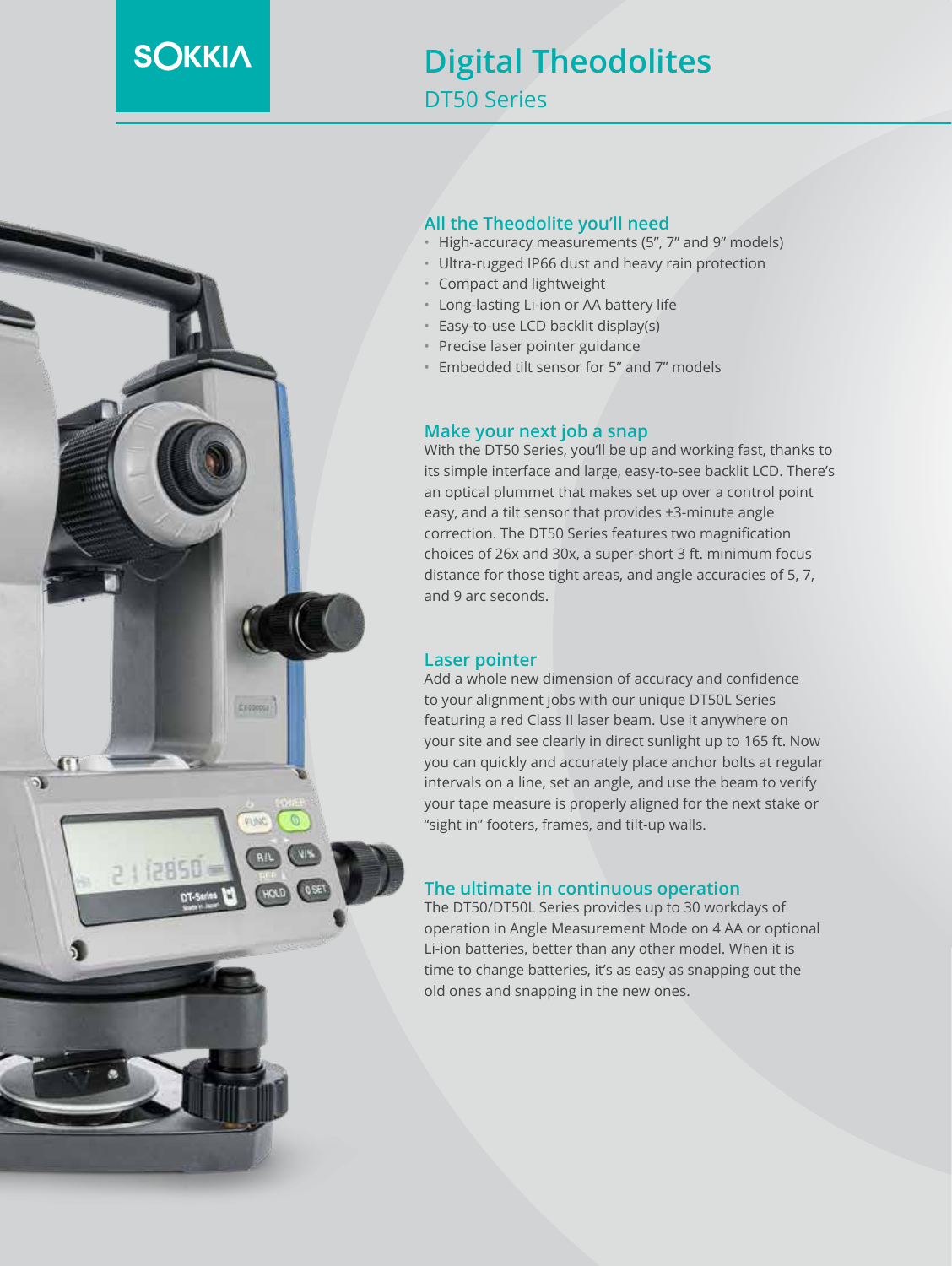#### **Durability, accuracy, and value**

The DT50 Series represents the highest accuracy and value in digital theodolite technology. Our 80 plus years of experience manufacturing the world's most precise optical survey instruments shines through in the precision, durability, and advanced technology found in each DT50.

#### **Water and dustproof**

- IP66 rating
- Treated telescope to prevent moisture and eliminate lens fogging
- Rainproof
- Dustproof

#### **Laser accurate (L Series Only)**

- Beam is emitted directly from the lens
- Bright red laser
- Pin-point accuracy

#### **Simple Operation**

- Large, high-contrast, backlit LCD's
- Simple five-button interface panel
- Horizontal and vertical angles
- Slope by percent on angle

#### **Long-lasting power options**

- Up to 30 workdays of operation
- Topcon BDC Li-ion battery
- Or traditional AA batteries